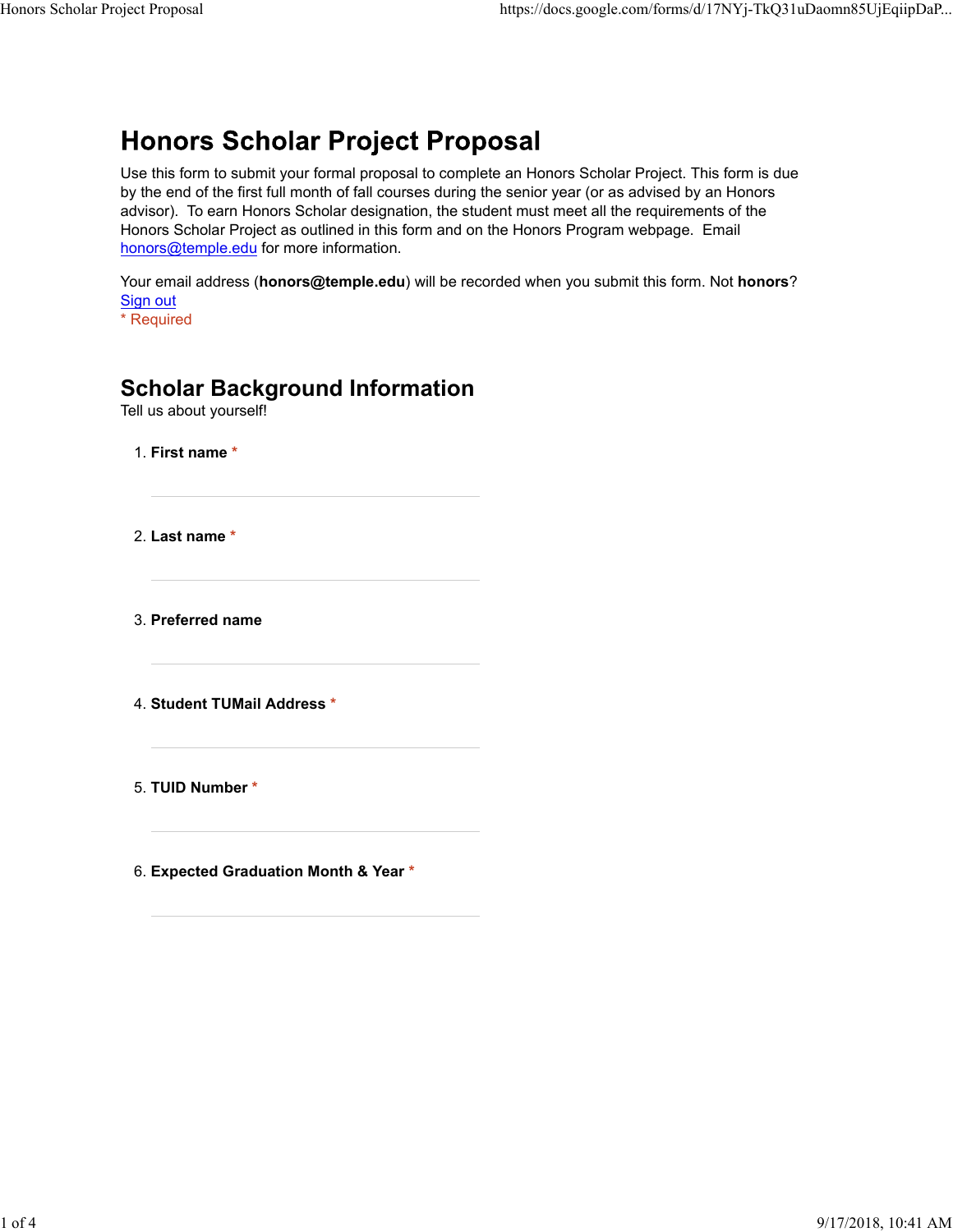**School/College of Primary Major \*** 7.

*Mark only one oval.*

- Boyer College of Music & Dance
- College of Education
- College of Engineering
- College of Liberal Arts
- College of Public Health
- College of Science & Technology
- Fox School of Business
- Klein College of Media & Communications
- School of Sport, Tourism & Hospitality Management
- Theater, Film & Media Arts
- Tyler School of Art
- 8. **Primary Major \***
- 9. **Second Major**
- 10. **Minor or Certificates**

## **Faculty Mentor & Reader Information**

Who will be supporting your research project?

- 11. **Faculty Mentor First Name \***
- 12. **Faculty Mentor Last Name \***
- 13. **Faculty Mentor Email Address \***
- 14. **Department & School/College Affiliation \***
- 15. **Second Reader First Name**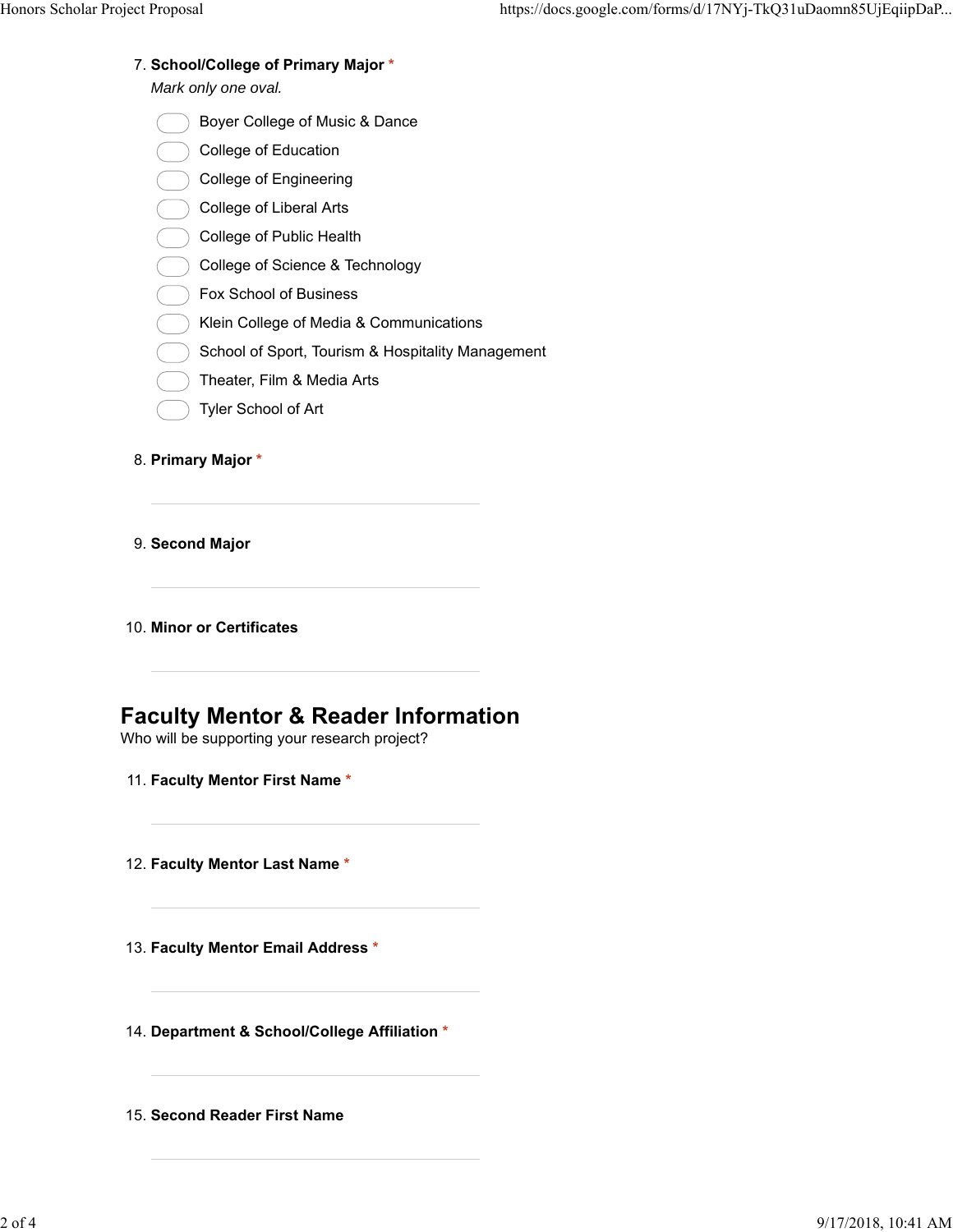### 16. **Second Reader Last Name**

- 17. **Second Reader/Mentor Email Address**
- 18. **Department & School/College Affiliation**

# **Scholar Project Information**

Describe all the details of your anticipated project

19. **Scholar Project Title \***

### **Scholar Project Summary & Timeline \*** 20.

Provide the ABSTRACT or SUMMARY of your anticipated project. Your PROPOSAL should be about 250 words and include how your project will incorporate literature, methods, or approaches from more than one academic department or discipline. Your TIMELINE should outline your anticipated plan for completion with the anticipated month/date of the major milestones for your project including meeting with your faculty mentor and the scholarly presentation or defense venue and date.

Files submitted:

#### **Associated Courses or Credits \*** 21.

Is your Project part of a capstone or independent study course for your department/major/minors? If so, indicate the course number and department. How much of your project will be produced for a class or to fulfill an academic requirement?

### **Any other information about your project you** 22. **think we should know?**

Indicate if your project is funded, if your work will be affiliated with any outside organizations, where you will conduct your research, and any other important details

### **Final Details**

Honors Scholar agreement for project participation